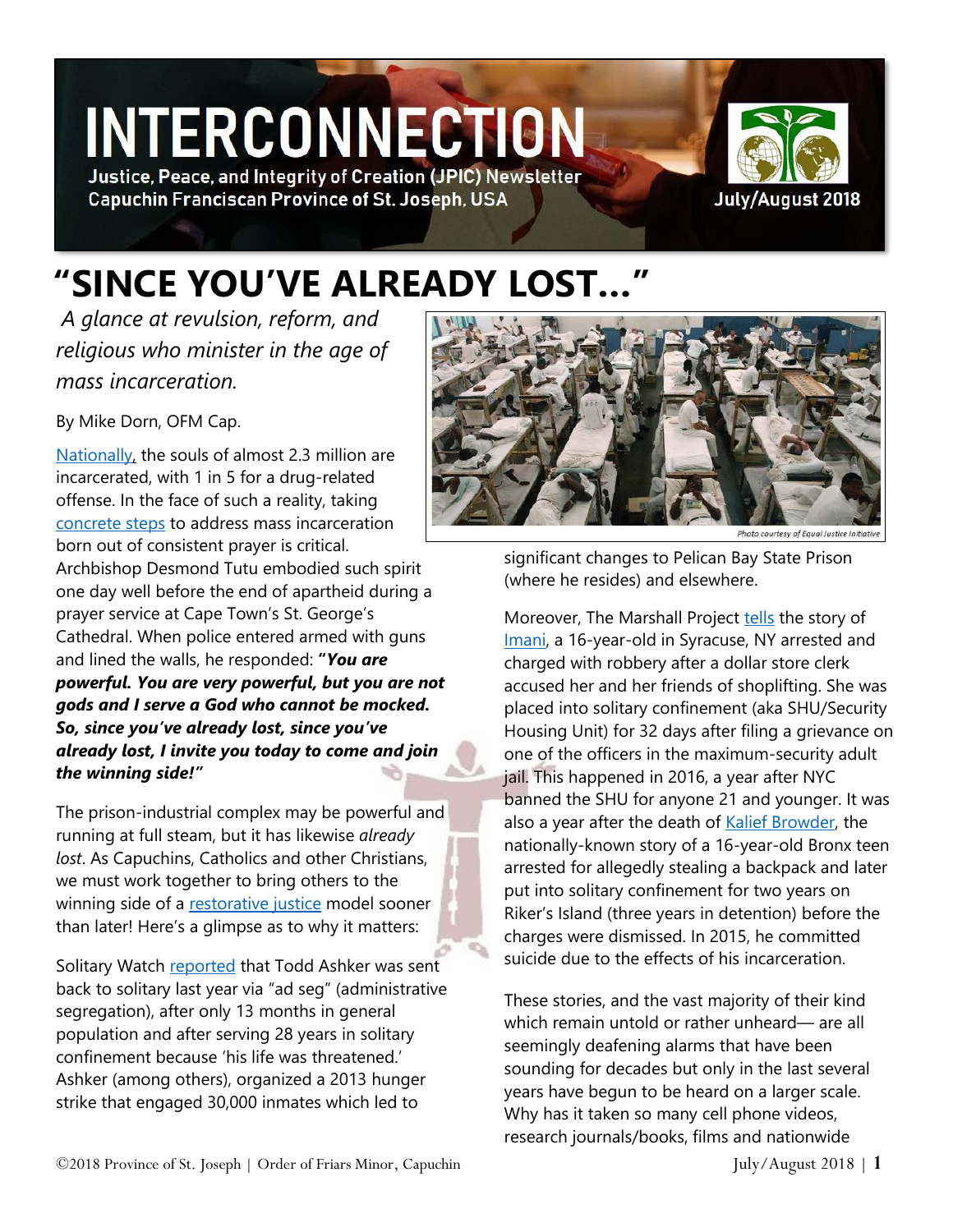#### **Justice, Peace and Integrity of Creation (JPIC) Newsletter | Capuchin Franciscan Province of St. Joseph**

protests to educate parts of society largely unaware of this issue about its ongoing [reckless fruit?](https://newrepublic.com/article/134712/wounds-incarceration-never-heal)

The answers given are as convoluted and elusive as the issues themselves, yet the crux lands somewhere in the realm of [denial](https://www.youtube.com/watch?v=J3Xe1kX7Wsc) of our roots. Thus, until we as a nation of indigenous, black, brown, white, documented and undocumented peoples can assemble throughout the country for some form of truth and reconciliation commissions (TRCs) to discuss our troubled histories and the ongoing consequences— systemic justice and peace will remain elusive. As attempted in [South Africa](https://www.news24.com/Columnists/EleanorduPlooy/why-talking-about-the-trc-is-still-important-20-years-later-20180724) and at least 42 other countries; TRCs are not perfect, one-time solutions to decades of racism and injustice, but in the right political environment they are agents for promoting restorative justice and reconciliation-based societies.

As Capuchin Franciscans, our vows and our fraternity bind us to the work of repairing and rebuilding relationships. Although our efforts may appear small, both our physical and spiritual presence- matter. In Milwaukee, Capuchin friar Francis Dombrowski is on call as a Catholic priest to the Secure Detention Facility and the Women's Correctional Center. When asked about the difficulties of prison ministry, he points out the challenges of contextualizing their backgrounds in light of past trauma, abuse, etc. He adds, "*trying to help the person clarify what is important to them and what hurts the most and to motivate them by appealing to their strengths, their faith, their trust in God. We use God's word to give them hope, and we brainstorm for a step out of their situation, one that they feel they can do and want to do."* Additionally, Dombrowski also belongs to a citizen's group that lobbies senators and assembly members in Madison to reform some of the parole policies and revocation practices so that offenders might have an opportunity for alternatives to incarceration, such as outpatient AODA (Alcohol and Other Drug Abuse) counseling.

Likewise, Capuchin friar Joachim Strupp, who completed four years of prison ministry at the

federal level in Lompoc, CA, also speaks from a place of advocacy- *"[Inmates] are frustrated of being left in the dark for long periods of time in regard to medical treatment, legal appeals, dates of release, etc. For many, there's the torture of their inability to help their families with the problems caused by their imprisonment; and many complain of the lack of programs to help them prepare for life outside of prison."* He wants the public to know that *"many see their incarceration as an opportunity to turn their life around, but unfortunately our society often doesn't* 



*help them do this once they're released."* Dombrowski agrees, "*Right now there are too many obstacles to rehab."*

@Ben Sutherland, Reconciliation at Coventry Cathedral

Despite the seemingly endless roadblocks of a nonrehabilitative and [profit-driven](https://www.newyorker.com/business/currency/making-profits-on-the-captive-prison-market) corrections system, it's safe to say that mass incarceration and it's business model will eventually unravel because it has been spiritually and morally bankrupt from the moment its architects went to the drawing board. That said, a system that has been so relentless on punishment rather than rehabilitation for over 40 years won't dissolve overnight. Nationally, it's at a snail's pace of progress in the right direction. Still, despite Todd Ashker returning to the SHU, Solitary Watch has [reported](http://solitarywatch.com/2018/07/13/as-long-as-solitary-exists-they-will-find-a-way-to-use-it-five-years-after-californias-prison-hunger-strike/) that "in California's ten highsecurity prisons, the number of people in [the SHU] fell dramatically—from 2,876 in September 2015 to 444 in March 2017."

If both lay, clergy and religious can learn more about the inmates in this *losing* industry through volunteering as chaplains, assisting in community re-entry [programs,](https://csgjusticecenter.org/nrrc/) or advocating on their behalf politically, perhaps the closer we'll all get to a *winning* system of restorative justice and reconciliation.